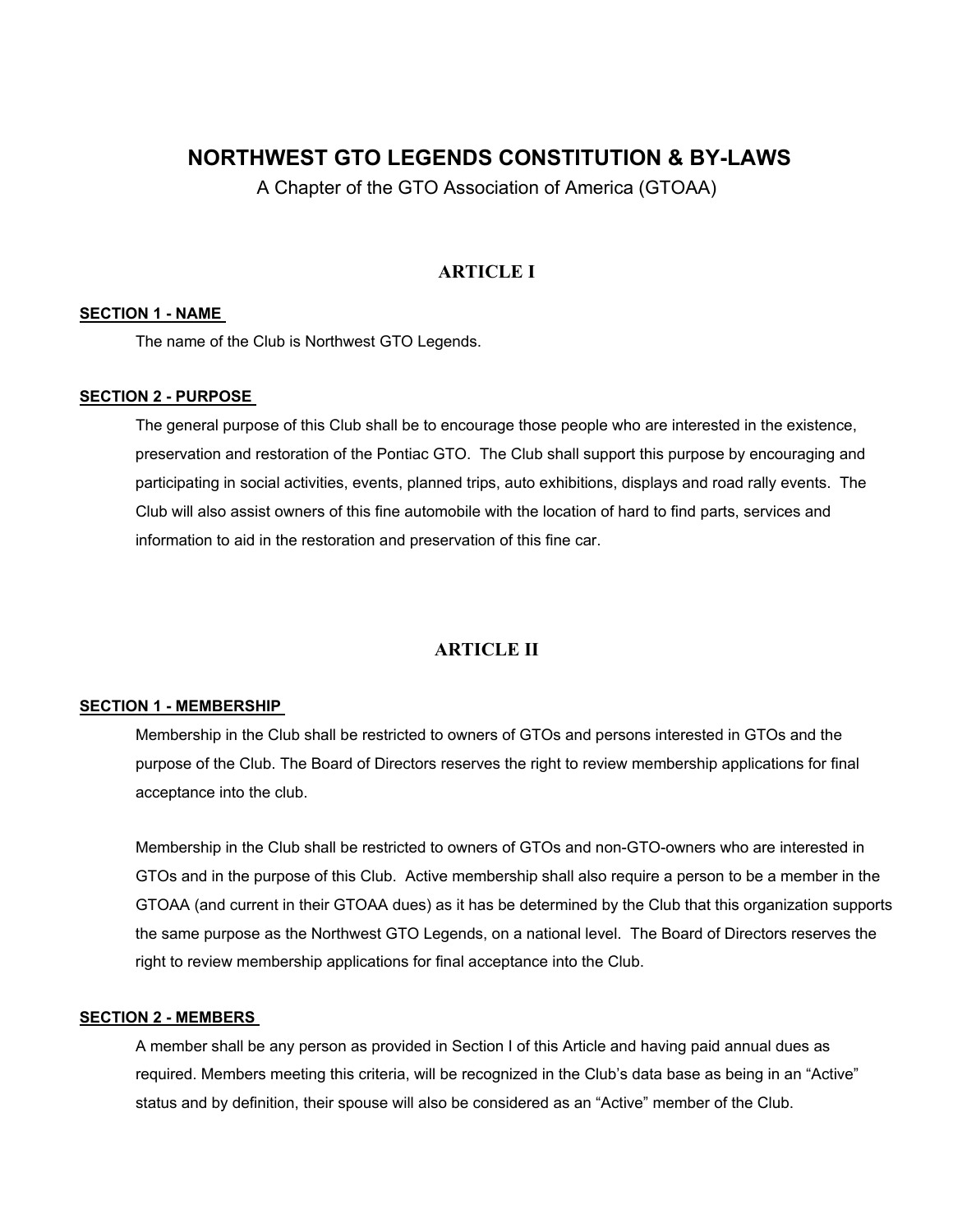#### **SECTION 3 - DUES**

Annual dues for members shall be recommended by the Board of Directors, with approval of membership, at the Club's next general meeting.

# **SECTION 4 - PAYMENT OF DUES**

Members are expected to pay annual Club membership fees by January  $1<sup>st</sup>$  of each year. These Club dues will cover the next 12 month period and will also include the amount necessary to renew the member's GTOAA yearly dues. Members joining after the 1<sup>st</sup> Quarter of the calendar year will pay a pro-rated portion of the annual Club dues based on the Quarter that they joined in. This will also apply to the portion of the dues that covers the member's GTOAA dues.

- A. Any member not renewing their Club dues by December 31<sup>st</sup> of the current calendar (for the following year) will be moved to an "Inactive" status in the Club's database and will not be considered an "active" member of the Club until their dues payments are made, at which time they will be moved back to an "Active" status in the Club's database.
- B. New members shall be required to pay their dues at the time of application to the Club and will receive a name tag and Club roster.
- C. Any fee or fine incurred by the Club's account through the negligence of any member shall be paid by that member. If the Club must pay the fee or fine and is not reimbursed for the fee or fine within 60 days of the incident, the member will be permanently suspended from the club.

### **SECTION 5 – CLUB PRIVILEGES**

All paid members, in an "Active" status in the Club's database, are entitled to all Club privileges.

### **SECTION 6 - EXPULSION / BAD STANDING**

Any member may be suspended by a majority vote of the club for just cause. This suspension must be reviewed by the Board of Directors, at which time the final decision will be rendered. A member may be put in bad standing for failure to pay dues, or for activities or actions, as deemed by the board or by a majority vote of the membership, to be counter-productive to the purpose and general harmony of the club.

#### **SECTION 7 – RESIGNATION OF OFFICE**

Any officer member of the Club may resign their office by directing a letter of resignation to the Board of Directors. This may be done by regular mail, UPSD, or by e-mail. If there is any form of indebtedness on the part of the resigning officer, it must be paid on full in order for the resignation to be accepted.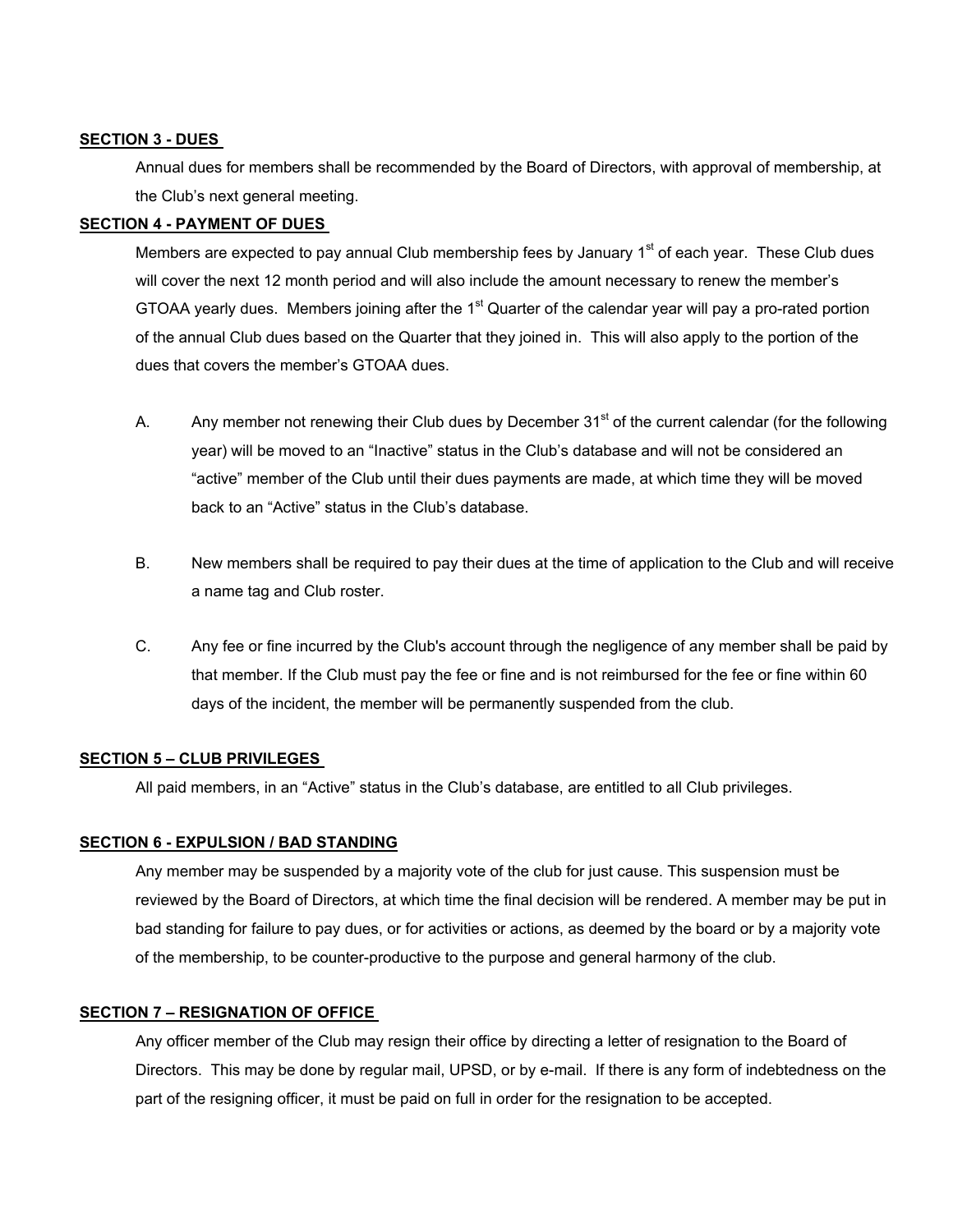# **ARTICLE III**

#### **SECTION 1 - ANNUAL AWARDS BANQUET**

The Annual Awards Banquet shall be held in December in place of (or in addition to) the regular business meeting for the purposes of thanking the outgoing officers and to welcome in the new officers for the coming business year. The awarding of the Mark E. Bilyeu Memorial Award to the member of the year, the Club's holiday gift exchange, and any other recognition awards will be held at the Annual Awards Banquet.

#### **SECTION 2 - MONTHLY MEETINGS**

Regular monthly Cub meetings shall be held on the first (1st) Saturday of each month at a pre-arranged time and place. In the event that the meeting is to be held on an alternate Saturday, a majority of the membership attending the previous meeting shall vote on and approve the alternative and the membership present will be notified of the change.

### **SECTION 3 - SPECIAL MEETINGS**

In addition to any provision of the By-laws, special meetings of the Club may be called by the President or by a majority of the Board of Directors.

### **SECTION 4 – OFFICER ELECTIONS**

Nominations of candidates for officer positions will take place at the October, November and December monthly Cub meetings. The member nominated for office MUST be present at a Club meeting in October, November or December to accept the nomination. A member nominated, but not accepting nomination at a meeting SHALL NOT be included on a ballot or be considered as a write in candidate. The election of officers will be by written secret ballot at the Annual Awards Banquet, held during the month of December. In the event that an officer position becomes vacant, a new officer shall be, at the discretion of the Board, either appointed by a majority vote of the Board, or left open until the next opportunity to conduct an election by the membership.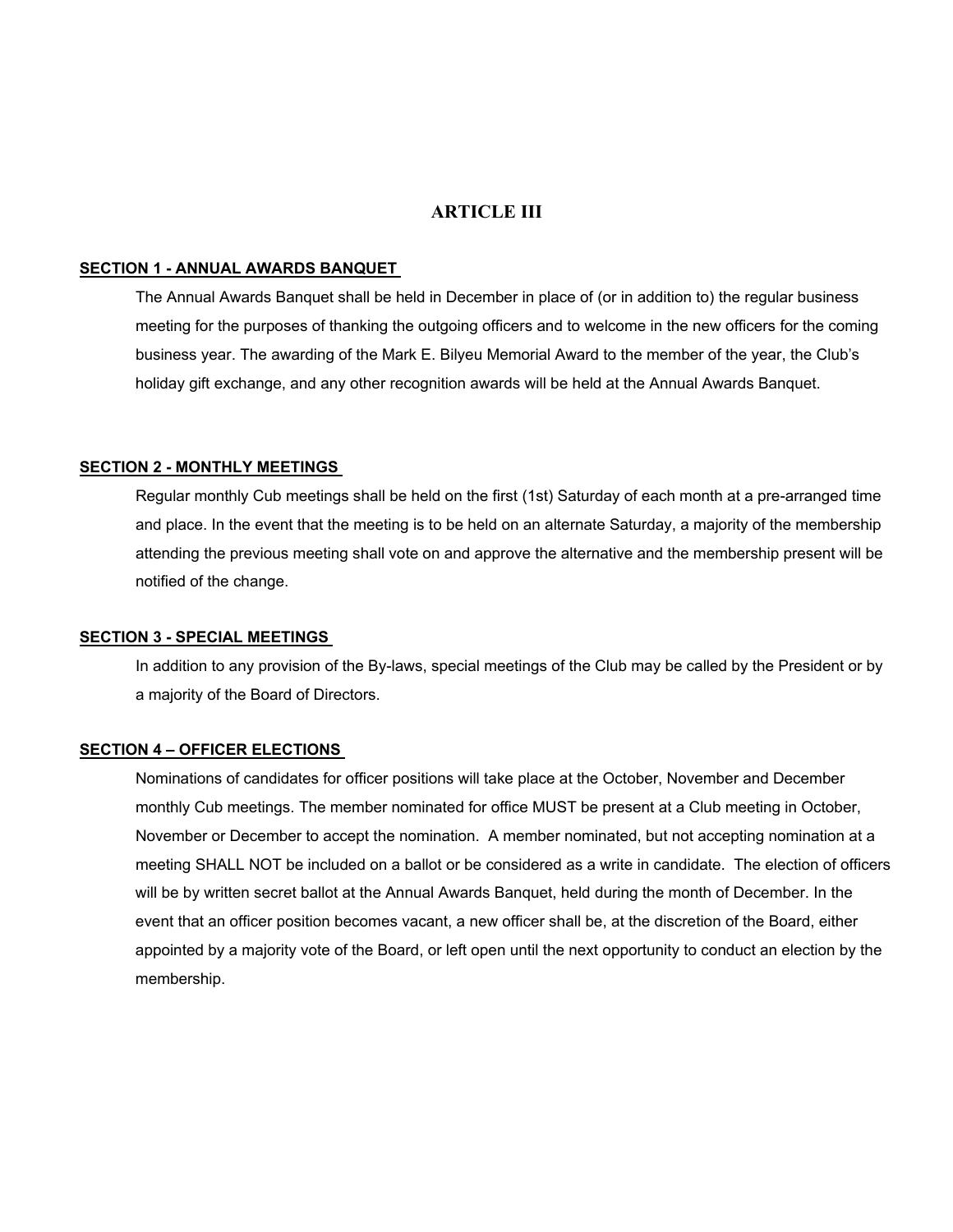# **ARTICLE IV**

### **SECTION 1 - OFFICERS**

Elected Officers - Elected Officers shall consist of:

- a. President
- b. Vice President
- c. Secretary
- d. Treasurer

### **SECTION 2 – APPOINTED POSITIONS**

Appointed Positions - Appointed Positions may consist of the following:

- a. Newsletter Editor
- b. Newsletter Publisher
- c. Membership Chairperson
- d. Promotions Chairperson
- e. Webmaster
- f. Historian
- g. Legislative Chairperson
- h. Events Coordinator
- i. Board Member at Large

# **SECTION 3 - BOARD OF DIRECTORS**

The Board of Directors shall consist of all above mentioned "Elected Officers" in Section 1 and the Board Member at Large.

# **ARTICLE V**

# **SECTION 1 - DUTIES OF ELECTED OFFICERS**

A. President

The President shall preside at all business meetings and Board meetings. He (She) may call special meetings under provisions of Article III. He (She) shall be the Chief Executive of the club.

B. Vice President

In the absence of the President, or in the case of his (her) resignation, or their inability to act on the duties usually pertaining to that office, those duties shall be performed by the Vice President. He (she) shall act as a liaison with other clubs and shall assist other Board members with public relations duties of the Club.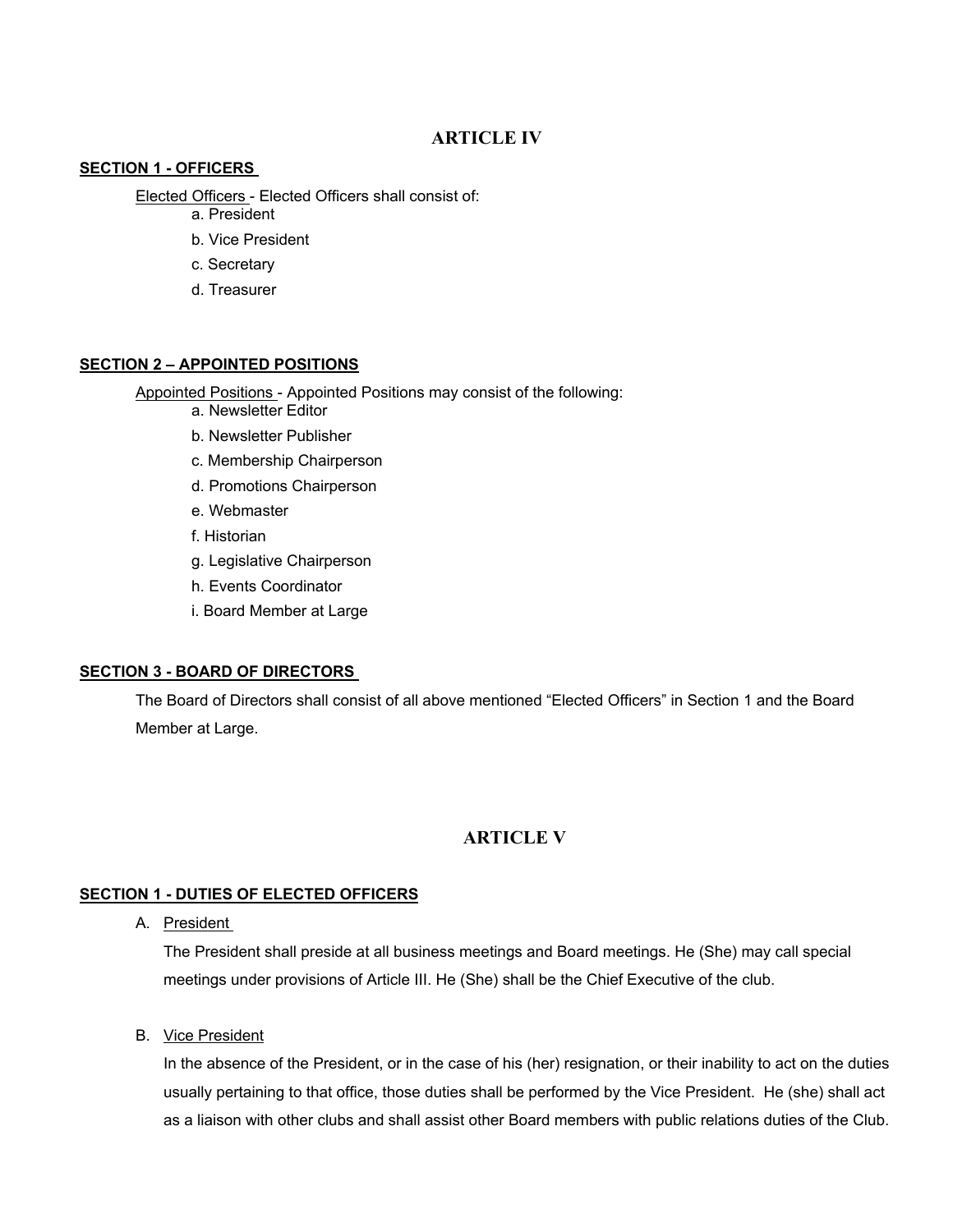#### C. Secretary

The Secretary shall keep a written record of all business and agendas discussed at the Club and Board meetings and will read condensed minutes of these records at the next Club business meeting. He (she) will be responsible for leading the Club dues renewal process during the last quarter of the year and together with the Club Treasurer, will provide new dues and dues renewal monies and information to the GTOAA Membership Coordinator. The Secretary will have primary responsibility for updating the Club's database with new/changing member information, including dues renewal records and for providing Club rosters upon request. The Secretary will also be responsible for completing the Yearly GTOAA Chapter Survey and returning it to the GTOAA Chapter Coordinator.

### D. Treasurer

The Treasurer shall, subject to such conditions and restrictions as may be made by the Board of Directors, have custody of all monies of the Cub and deposit same in the Club's banking account. He (She) shall make all payments of the Club. All contracts, checks drafts, notes or other orders for payment of money shall be signed in the name of the Club by either the Treasurer or the President. He (She) shall give bond, at Club expense, if required by the Board of Directors. The Treasurer shall give a report on the financial status of the Club at each monthly business meeting, and if so requested, at any other meeting of the Board of Directors. The Treasurer shall not be held personally responsible for any Club indebtedness.

### **SECTION 2 - DUTIES OF APPOINTED POSITIONS**

#### A. Newsletter Editor

The responsibilities of the Newsletter Editor(s) shall be to gather information for the Cub Newsletter and to see that an edited copy is delivered to the Newsletter Publisher for layout and printing in time for the Publisher to deliver a copy to all of the Club members.

#### B. Newsletter Publisher

The responsibilities of the Newsletter Publisher(s) is to take the content received from the Editor and format it for the Newsletter and to print and deliver it to all members, either by E-Mail, conventional mail, or in person at the Club meetings. A copy of the finished Newsletter shall be sent to, and approved by the Editor before sending out to the membership. The Publisher will also send a copy the Newsletter to all Clubs participating in the Club Newsletter Exchange Program via E-Mail.

#### C. Membership Chairperson

The responsibility of Membership Chairperson shall be to promote the Club to Pontiac enthusiasts and the general public. He (She) shall provide the club with membership forms and flyers for distributions. The Membership Chairperson will also send letters and membership packets to all interested persons. He (She) shall introduce all new members at regular business meetings.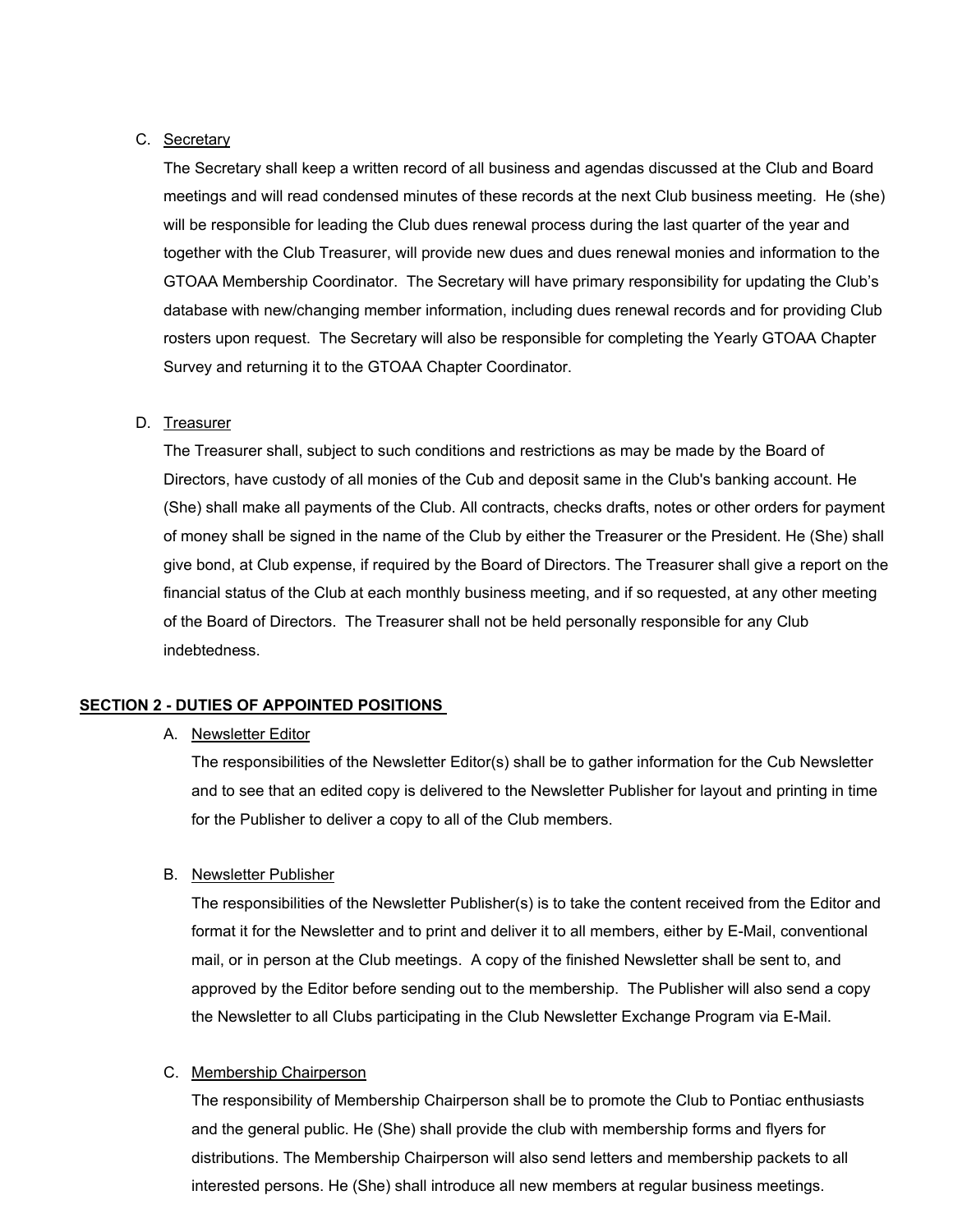### D. Promotions Chairperson

The responsibility of the Promotions Chairperson is to promote the club. The two basic types of promotions shall be:

1. Promoting all club activities and events assigning promotion liaison to work with the event specific coordinator.

2. Promoting advertising and sponsorship in order to generate funding for club maintenance and activities.

### E. Webmaster

The responsibility of the Webmaster shall be establishing and maintaining and updating the club website, including but not limited to rosters and advertising as well as club information, forms, forums, and articles. The Webmaster coordinates with the Newsletter Editor(s) and Membership Chairperson for updating web material and mailing lists and rosters. He (She) is the primary contact for club email activity. The Webmaster establishes and maintains a central data bank of sources of technical information for club members.

### F. Historian

The responsibility of the Historian is to maintain the club archives of the newsletter, events and club projects and activities.

### G. Legislative Chairperson

The responsibility of the Legislative Chairperson is to maintain awareness of legislation and proposed legislation which may affect the car preservation and collecting hobby. He (She) reports the findings to the club on an as-needed basis.

# H. Events Coordinator

The Event Coordinator will be responsible for coordinating the preparation and activities of a particular Club event. The President will assign an Event Coordinator for all major Club events and that person will be responsible for planning, scheduling, communicating and obtaining event resources, including venues, sponsors, signs, flyers, volunteers, and in leading the event volunteers to achieve a successful Club event.

# I. Board Member at Large

 The responsibility of the Board Member at Large is to provide a Club historic perception to the Board's decision making process. The Board Member at Large will serve at the Board's pleasure and will participate in the Board's voting process.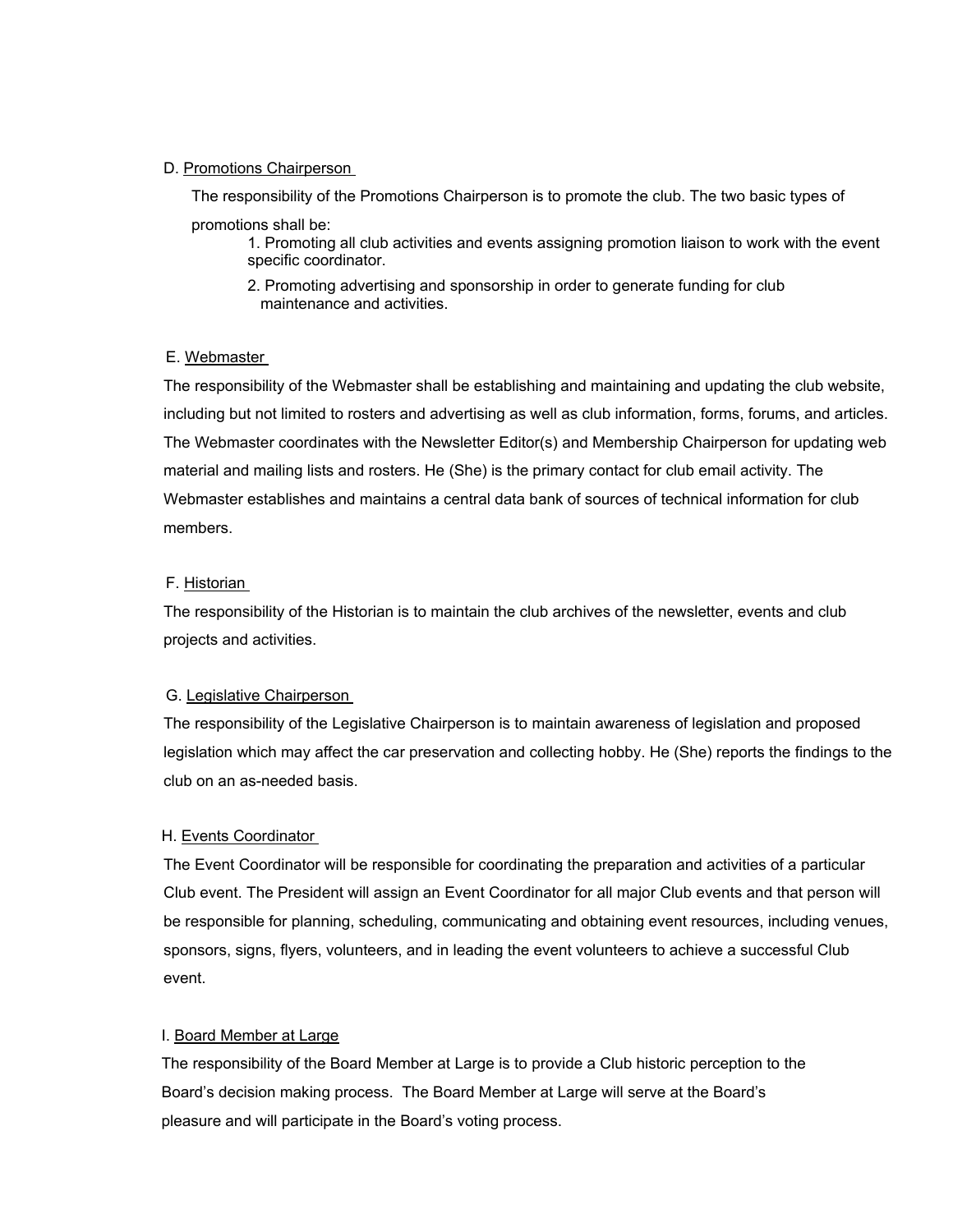# **ARTICLE VI**

#### **SECTION 1 - APPOINTMENT OF COMMITTEES**

The President shall appoint such committees as he deems necessary and shall outline the duties and responsibilities of such committees. Any Board Member shall have the authority to appoint committees or committee members as needed per their designated area.

#### **SECTION 2 - ACTIVITIES**

The activities of the club shall consist of planned trips, social gatherings, events, exhibitions, car shows, road rallies and fund raising event as planned by the Promotions Committee, Events Coordinator(s) and/or the club Board of Directors and voted on by a majority at club meetings.

### **ARTICLE VII**

### **SECTION 1 - FISCAL YEAR**

The Cub's fiscal year shall be from January  $1<sup>st</sup>$  to December 31 $<sup>st</sup>$  of the current calendar year.</sup>

### **SECTION 2 - ELECTION YEAR**

Terms of officers shall be served from January 1st through December 31st of each calendar year.

# **ARTICLE VIII**

### **SECTION 1 - PERSONAL LIABILITY**

All persons or corporations extending credit to, contracting with or having any claim against the Club or the Board of Directors shall look only to the funds and property of the Club for payment of any such contract of claim or for payment of any debt, damage, judgment, or decree, or any other money that may otherwise become due or payable to them from the Corporation or the Board of Directors, so that neither the members of the Club, the Board of Directors, present or future, shall be liable personally thereof.

# **ARTICLE IX**

#### **SECTION 1 - AMENDMENTS TO THE BY-LAWS**

The Board of Directors of the Club or any majority of members in good standing, by written proposals submitted to the Board of Directors, may propose an amendment to the By-Laws. If a majority of the members qualified to vote, vote in favor of the proposal at a Club meeting, the proposed amendment(s) shall thereby be approved and adopted.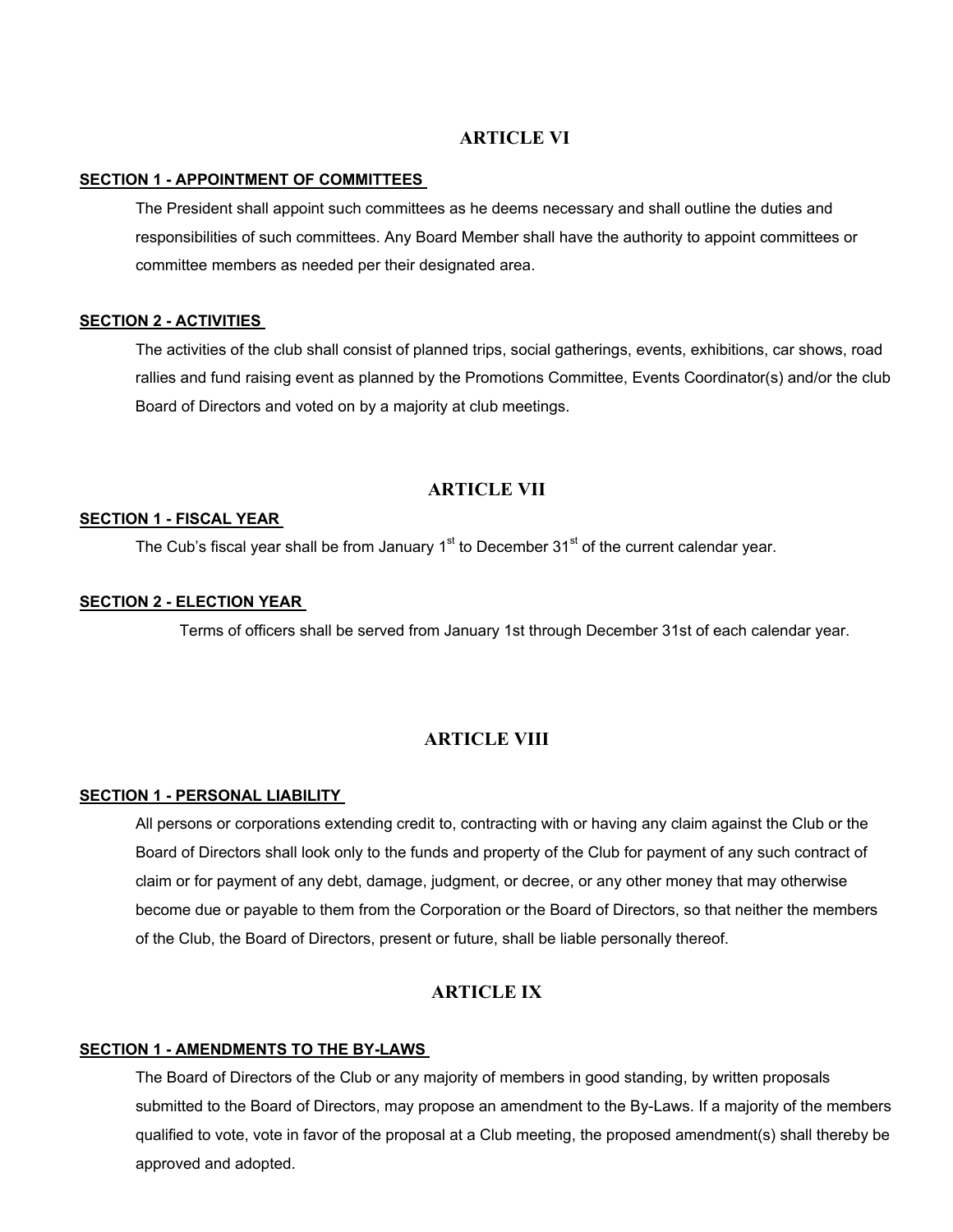# **ARTICLE X**

#### **SECTION 1 – CLUB FINANCIAL POLICIES**

The Club adopts the following "Club Financial Policies" (as of March 31, 2018) which are incorporated into these By-Laws to provide policies and guidelines governing its financial activities. The Club shall maintain three bank accounts as follows: (1) the "Operating" checking account (to be used for most normal Club operating functions, including one-day car shows), (2) the "Convention" checking account (to be used for multiple-day car show events, such as the "Tigers on the Columbia"), and (3) the "Savings" account (to be used according to the Club's "Savings Account Usage Policies & Guidelines that are set forth in SECTION 3 – CLUB SAVINGS ACCOUNT USAGE POLICIES & GUIDELINES of this Article). On or about March 1<sup>st</sup> of each year after 2018, the Club's Treasurer shall review the Club's three bank accounts and make transfers as follows: if the total funds in the three bank accounts is sufficient, transfers shall be made so that the cash balance in the "Operating" account shall be \$5000 and the cash balance in the "Convention" account shall be \$5000. The remainder of the Club's funds at this time shall be put into the "Savings" account. If sufficient funds are not available, the Club's available cash will be allocated equally between the "Operating" and the "Convention" checking accounts. Once these transfers are completed each year, Club members may make proposals as to what, if any, usage of the funds in the "Savings" account shall take place (See Section 2 for detailed guidelines). Club members will then have the opportunity to vote on these proposals and the officers will be directed to disburse "Savings" account funds accordingly. Funds thus designated, will then be transferred from the "Savings" account into the "Operating" account, from which disbursement checks can be written.

#### **SECTION 2 – FINANCIAL POLICY VOTING PROCESS**

The Cub's Financial Policies shall be approved by a formal "Majority Vote of all Club Members". The definition of "Majority Vote of all Club Members" (referred to as Majority Vote here after) shall consist of 51% of all those club members in good standing who respond to ballot proposals with regard to "Club Financial Policies". Members who do not respond, will not be counted in determining the percentage of the "Majority Vote". Any changes to the "Club Financial Policies" will also require a Majority Vote.

Voting issues, explanatory information and ballots shall be emailed to all members in good standing unless the member does not have email access, in which case, that member will be contacted by telephone, by a Club officer and asked whether or not they would like to have a ballot "U.S. Mailed" to them. A voting period start date will be established and members will be given a closing date of approximately 30 days after the voting period start date in which to respond with their vote. To assure no double-counting, returned ballots must include the name of the Club member voting. A Club "voting administration sub-committee" of one or more persons may be established to prepare and send out the ballots, in order to remove this task/burden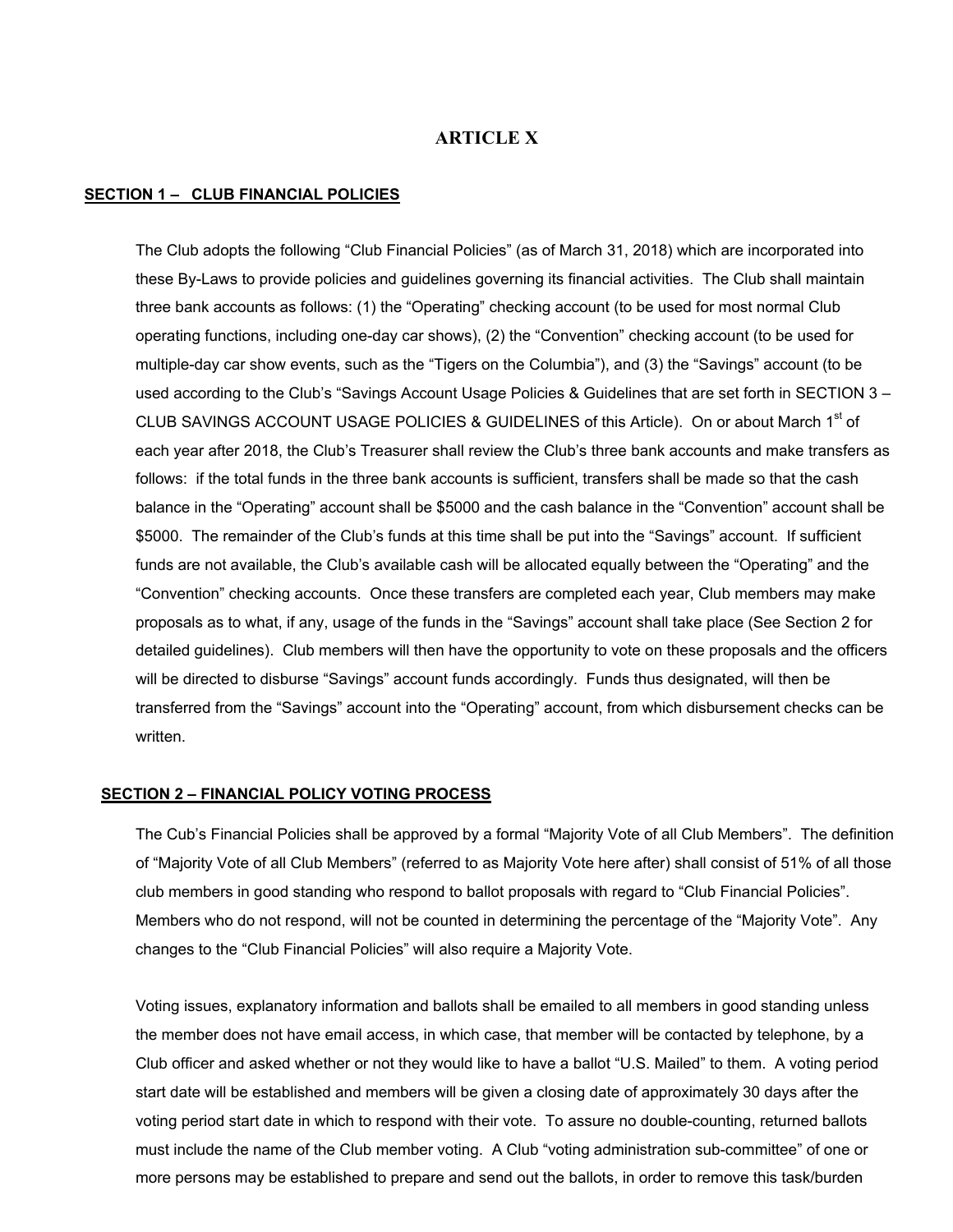from the Club Secretary or other Officers. All proposals that go to a vote of the full Club membership and the results of said vote, shall be documented in writing in the official Club Meeting Minutes.

At the close of the voting period, the Club Officers (with the possible help of the "sub-committee") will count the votes and report the results back to the membership. This reporting can be done through the Club Newsletter, ideally with 30 to 60 days of the close of the voting period.

# **SECTION 3 – SAVINGS ACCOUNT USAGE POLICIES & GUIDELINES**

The Club adopts the following "Savings Account Usage Policies and Guideline" (as of March 31 $st$ , 2018):

- 1. All "Savings" account usages require that a motion be made and a vote (either voice vote from members present at a Club meeting, or a "Majority Vote", explained later in this SECTION) be taken and approved. Any Club member in good standing can make a motion for a proposal for usage of the "Savings" account funds, including donations to charitable organizations, scholarships, subsidizing Club events, membership awards, etc. If seconded, a voice vote of the members present at the meetings shall determine if the proposal shall go forward to a formal vote of the full membership (if required). If the proposal is not submitted at a Club meeting, but transmitted to Club officers at another time, then that proposal shall be submitted as a motion to those members present at the next Club meeting.
- 2. Donations to Organizations or Scholarships should be in some way relate to an industry that helps support our hobby of preserving and enjoying classic and other automobiles. Ideally, scholarships should be given to worthy young people attempting to learn a trade of or function in the automotive industry that would eventually provide a living wage for themselves and their families in the future.
- 3. Any organization or scholarship that our Club donates to shall be vetted by the Club member who proposes it, to ensure that the organization or scholarship program in turn, distributes at least 90% of what they receive from the Club to the intended recipient (Note: "Guidestar.org" can be utilized to provide this information). This information shall be made available to all Club members at the time of voting.
- 4. Some of each year's "Saving" account usage can be donated to a charity suggested by one or more of our event "Host" venues (example: Griot's Garage, XXX Root Beer Drive-In, etc.).
- 5. Two charities that the Club has historically donated to (Army Fisher House JBLM and Life Enrichment Options – LEO) may be grandfathered in and donations to them, not exceeding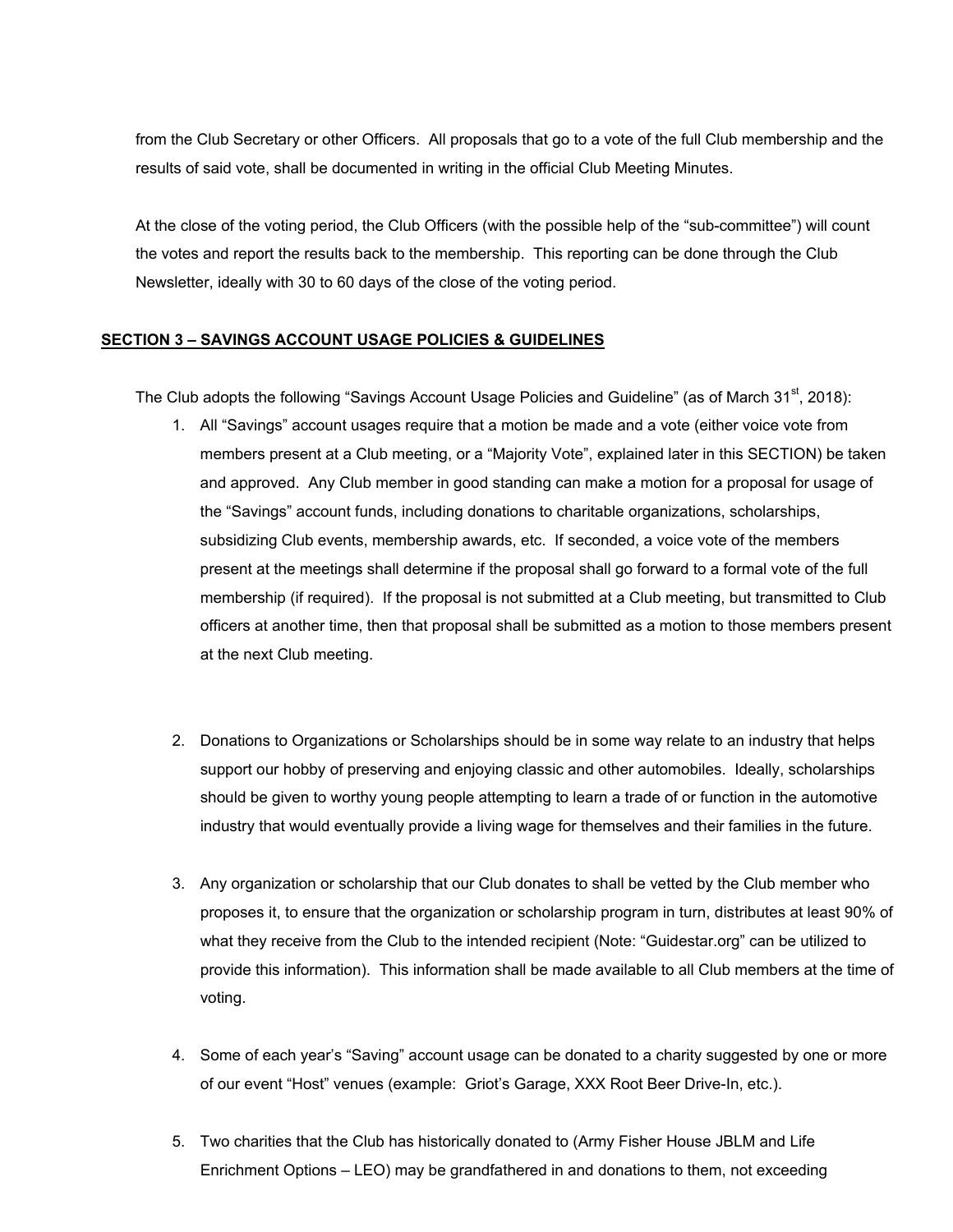\$250/year may be approved by a voice vote of the members present at a Club meeting.

- 6. Once initially approved, donations of \$250/year or less, do not need to be vetted (reference item 3 above and can be "grandfathered" into future years by a voice vote each year.
- 7. Some of each year's Savings account usage may be used for purposes of defraying the costs of Club sanctioned events and activities (examples would include: Club Christmas parties or picnics, Poke Runs or other cruises, bowling nights, recognition awards, entry fees to car shows, etc.) The use of "Savings" account funds for Club sanctioned events and activities will require only a voice vote of those attending a Club meeting and will not require a formal Majority Vote.
- 8. Incidental Club expenditures (example: Class Sponsorships at the Pontiac Oakland Museum) may also be taken from the Club "Operating" account funds, with only a voice vote of the Club meeting member attendees required.

#### **SECTION 4 – SAVINGS ACCOUNT USAGE VOTING PROCESS**

"Savings" account policies, guidelines and some "Savings" account usage proposals (also refer to paragraph 1. above) shall be approved by a formal "Majority Vote" of all Club members. The definition of a "Majority Vote of all Club Members" (referred to as Majority Vote hereafter) shall consist of 51% of all those club members in good standing who respond to ballot proposals with regard to usage of "Savings" account funds. Members who do not respond will not be counted in determining the percentage of the Majority Vote. Majority Vote is also required for any changes to the "Club Savings Account Usage Policies and Guidelines".

All Club members in current good standing with the Club shall have the opportunity to vote on all "Savings" account usage issues (exceptions requiring only a voice vote of members present at a Club meeting are noted in paragraphs 4-8 above in SECTION 3), one vote per family, unless the family pays for more than one membership. Voting issues, explanatory information and ballots shall be emailed to all members, unless the member does not have email access, in which case that member will be contacted by telephone, by a Club officer, and asked whether or not they would like to have a ballot "U.S. Mailed" to them. A voting period start date will be established and members will be given a closing date of approximately 30 days after the voting period start date in which to respond with their vote. To ensure no double-counting, returned ballots must include the name of the Club member voting. (Note: a Club "voting administration sub-committee" of one or more persons may be established to prepare and send out the ballots, in order to remove this task/burden from the Club Secretary or other Officers.) All proposals that go to a vote of the full Club membership, and the results of the vote, shall be documented in writing in the official Club minutes.